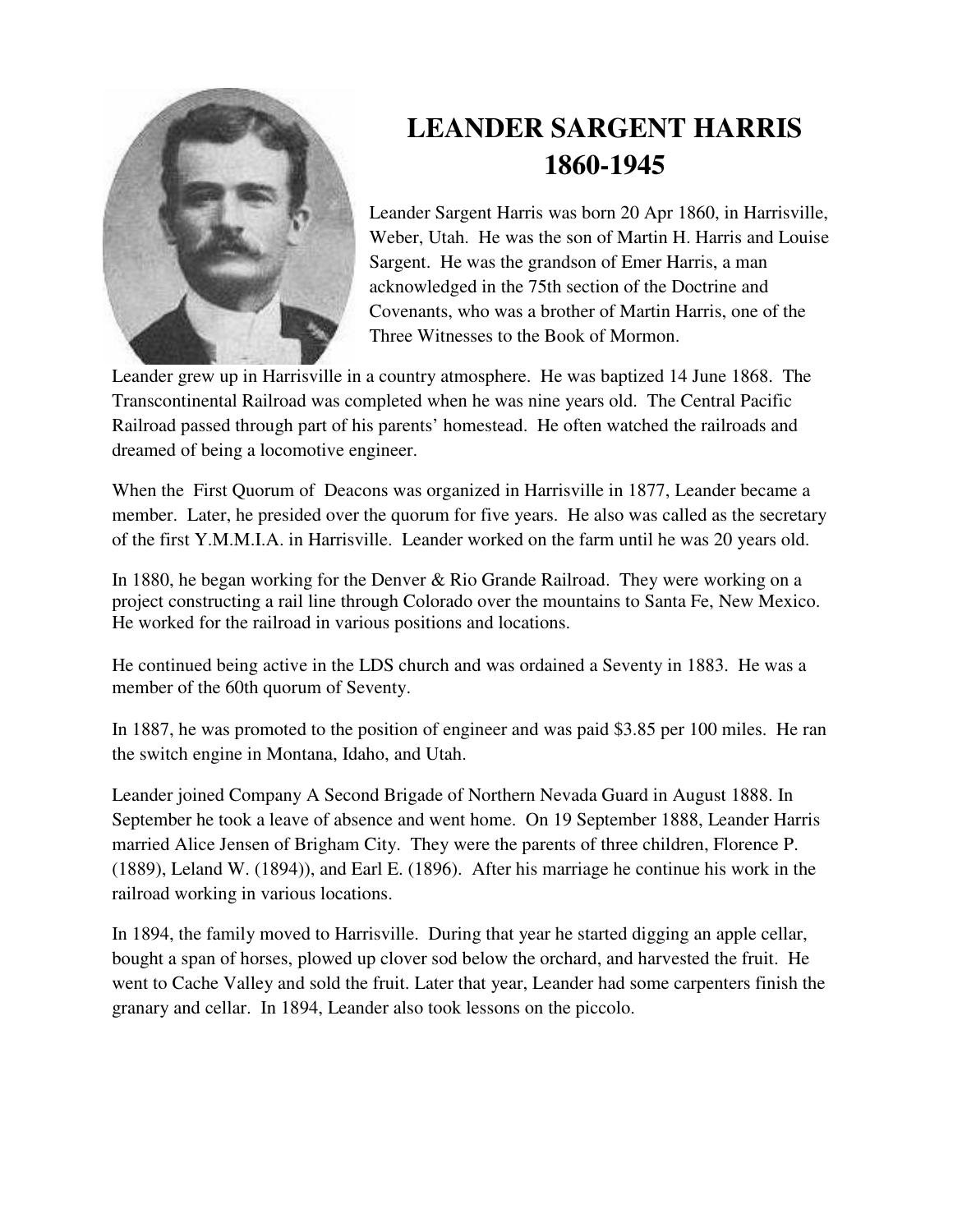He was called to act as first counselor to Bishop Levi J. Taylor, 1 October 1895 in the Weber Stake, Harrisville Ward.

In 1896, Leander noted, "On January  $4<sup>th</sup>$  the flag of Statehood was hoisted. The proclamation was issued at 10:03 a.m. In January the price of butter was ten cents, and eggs were twenty-five cents." That fall, Leander made 350 gallons of apple cider.

Leander was called on a mission in May 1897, and served from 1897-1899 in the Eastern States. He worked in the West Pennsylvania conference. Leander's first wife, Alice, filed for divorce while he was on his mission in 1898. She and the children were gone when he got home from his mission.

After completing his mission, before he went home, he visited several large cities in the east doing genealogy. He was able to obtain the names of several hundred names of his early ancestors. He found they were pioneers to America and came from England to Boston in 1630. They sailed on the ship "Lyon" with Roger Williams, who founded Providence, Rhode Island, in 1636.

In October 1900, he married Eliza Barlow. Their children were Dorathea (1901), Myrtle (19030, Orvil (1906), Awell (1906), Alvian L. (1907), and Thomas S. (1914). The couple settled in Harrisville in the Harris homestead which Leander bought from his mother in 1893.

In February 1902 Leander took over the post office located in the grove. At the end of the year, he discontinued being with the post office.

In 1903 he was elected the water director and incorporated the Western Irrigation Company. In April of that year the family house caught fire, burning an upper bedroom.

Leander continued farming and working on the railroad. He also did a little prospecting. The family moved to Oregon in 1908 and stayed there until October 1910 working on the railroad. At that time he retired from the railroad.

After their return to Harrisville, the family continued farming and dry farming.

For many years Leander was a Sunday school worker, beginning as a Sunday School teacher when only sixteen years old. He served as clerk of the Harrisville LDS Ward and served in the bishopric for 20 years. He served a second mission in California in 1926. He was actively involved in temple work.

Leander also served as a school trustee for a number of years. He died 12 September 1945, from causes incident to age after a two day illness and is buried in the Ogden City Cemetery in Ogden, Weber, Utah.